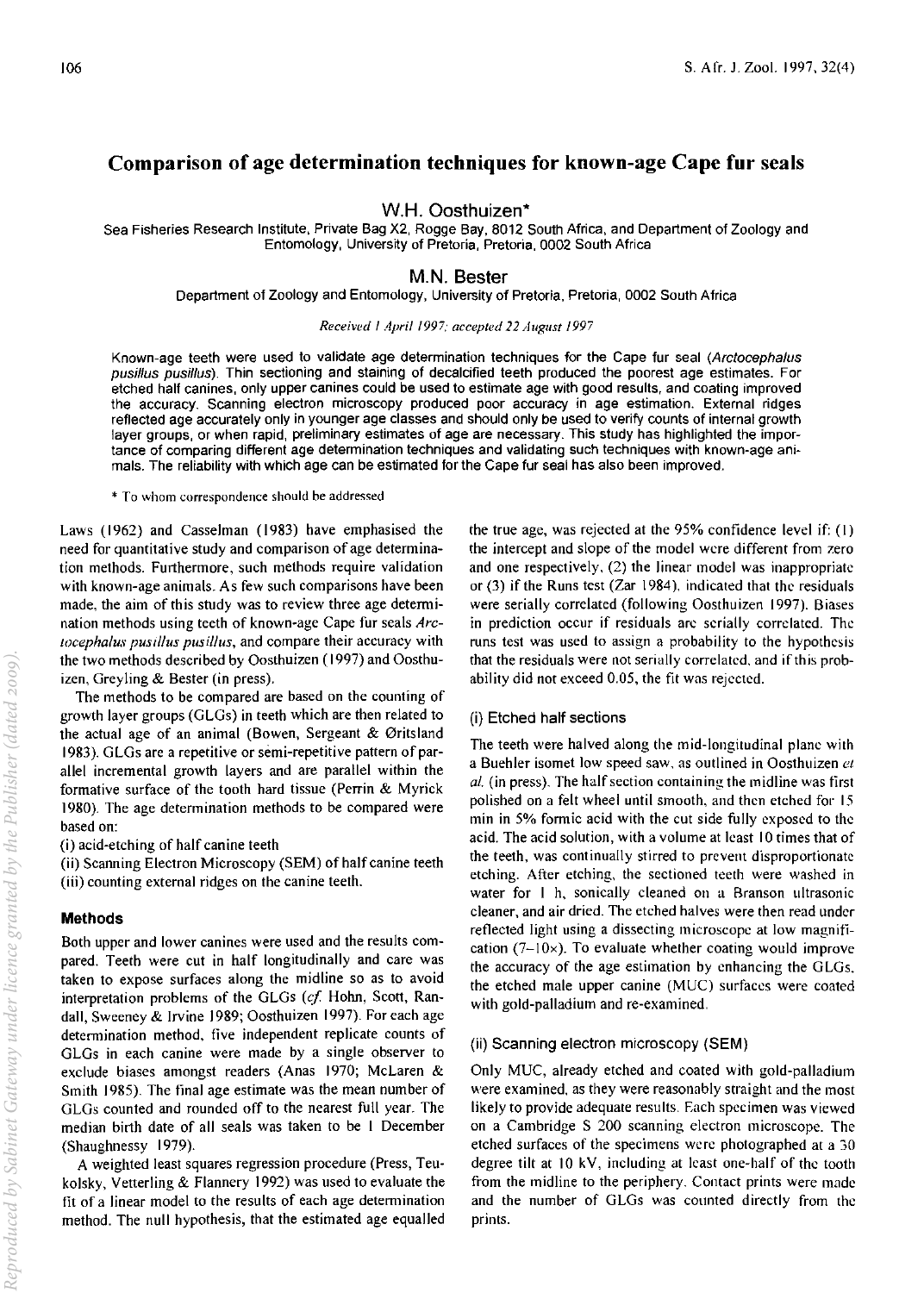

Figure 1 Longitudinal etched section of the canine of (a) a 6.5-year-old male to show the presence of GLGs in the dentine and (b) a 3.5-yearold female to show the absence of GLGs in the cementum.

## (iii) External ridges

The surface of the roots of upper and lower canines of both sexes was examined with the unaided eye under a strong light and the number of ridges counted. The teeth did not require any preparation other than cleaning.

#### Results

## (i) Etched half canines

The GLGs in the dentine showed up as clear valleys and ridges on the surface of the etched canines, but the GLGs in the cementum were unreadable (Figure I). The estimated mean number of GLGs counted in the dentine, fitted to the true ages (Figure 2) provided the parameters a (intercept) and b (slope) with their associated error estimates (Table I).

For female lower canines (FLC), the null hypothesis was rejected as the intercept  $(+ 2 SE)$  of the linear regression was smaller than zero and the probability of the Chi-square value being exceeded by chance was too small (Table 1). The accuracy of the age estimates was poor, with the largest difference between the estimated and true age being six years for one 11- year-old animal (Figure 3a). For female upper canines (FUC) the null hypothesis was accepted on all grounds (Table 1). There were few errors in age estimation, but when errors were evident, the difference between the estimated and true age was as high as five years (Figure 3b).

For male lower canines (MLC) the null hypothesis was rejected as the residuals were serially correlated (Table 1). The errors in age estimation tended to be over-estimations by as much as two years and not one seal older than five years was correctly aged (Figure 3c). In the male upper canines the null hypothesis was accepted on all grounds (Table I). The difference between the estimated and true age was never more than two years. and the tendency was to over-, rather than under-estimate the true age (Figure 3d). Coating the MUC reduced the number of age estimation errors (Figure 3e), and improved the regression fit (Table I).

# (ii) SEM

The GLGs in the dentine were clearly visible but were unreadable in the cementum (Figure 4). The null hypothesis was rejected as the intercept  $(+ 2 SE)$  of the linear regression



Figure 2 The means of the replicate estimated ages of the etched sections of canines fitted to the true ages using a maximum likelihood estimator (solid line) and compared to a line with a slope of one and intercept or zero (broken line).

was smaller than zero (Figure 5) and the probability of the Chi-square value being exceeded by chance very small (Table 2). The residuals were not serially correlated (Table 2), but there was a slight tendency to over·estimate the age in the younger age classes (Figure 6). The accuracy of determining the true age was poor with the largest difference between the true age and the estimated age being two years (Figure 6).

#### (iii) External ridges

The external ridges showed up clearly on the surface of the roots of the canines (Figure 7). The estimated means calculated from the counts of external ridges were fitted to the true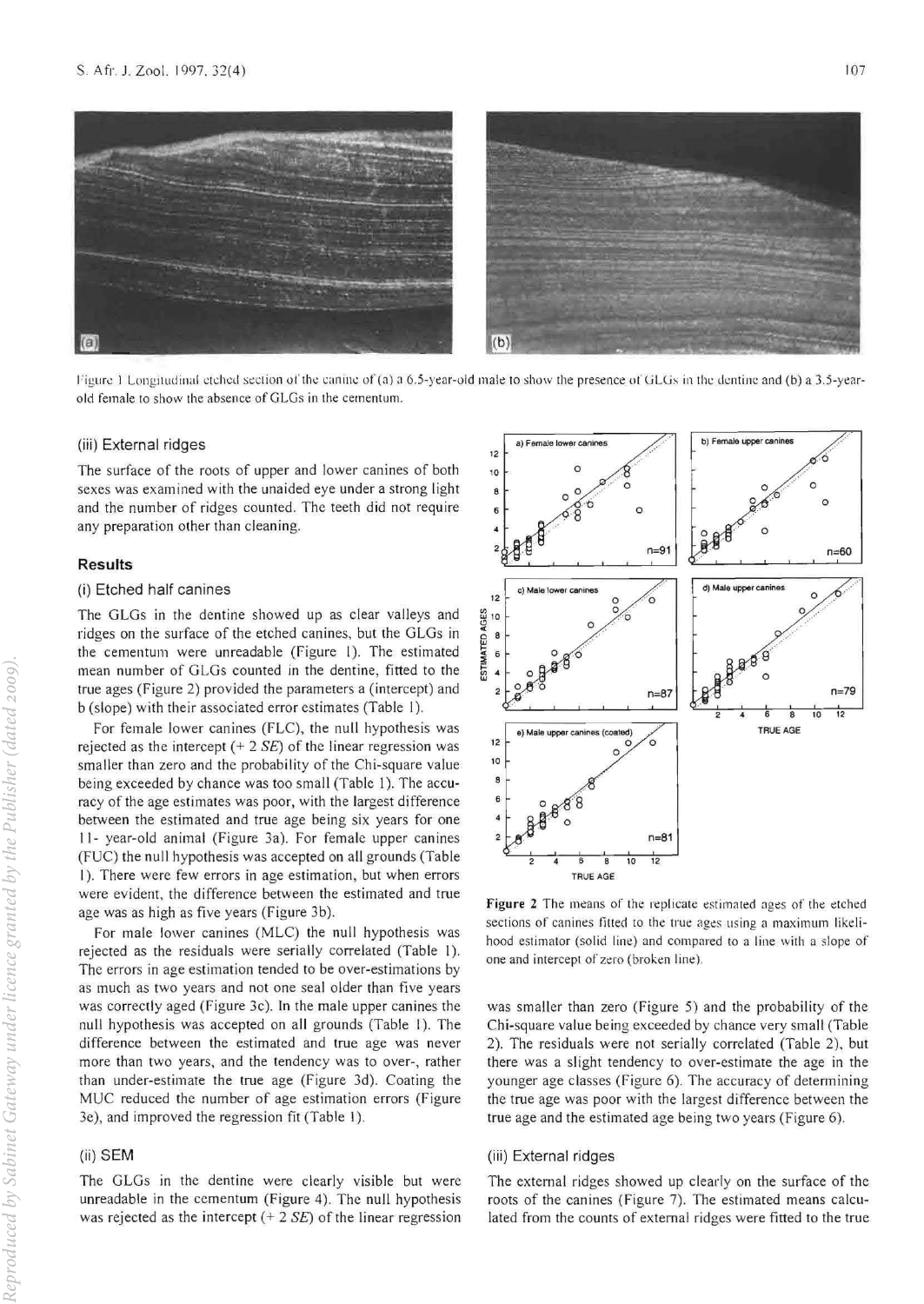Table 1 Comparison of intercept and slope parameters, their standard error estimates and Chi-square and Runs test values for etched half upper and lower canines of both sexes

|                  | Female   | Female   | Male     | Male     | Male         |
|------------------|----------|----------|----------|----------|--------------|
|                  | lower    | upper    | lower    | upper    | upper coated |
| Intercept(a)     | $-0.179$ | $-0.129$ | $-0.015$ | $-0.038$ | $-0.063$     |
| $SL$ of $a$      | 0.066    | 0.101    | 0.073    | 0.087    | 0.086        |
| $a - 2(SE)$      | $-0.311$ | $-0.330$ | $-0.162$ | $-0.211$ | $-0.234$     |
| $a + 2(SE)$      | $-0.047$ | 0.072    | 0.131    | 0.136    | 0.108        |
| Slope $(b)$      | 0.999    | 0.992    | 1.016    | 0.954    | 1.014        |
| SE of b          | 0.023    | 0.033    | 0.025    | 0.029    | 0.030        |
| $b - 2(SE)$      | 0.953    | 0.926    | 0.964    | 0.895    | 0.954        |
| $b + 2(SE)$      | 1.045    | 1.057    | 1.069    | 1.013    | 1.074        |
| Chi-square       | 152.36   | 48.454   | 30.114   | 47.386   | 44.788       |
| O                | < 0.001  | >0.005   | >0.9     | >0.1     | >0.1         |
| <b>Runs Test</b> | $-1.373$ | $-1.275$ | $-2.079$ | $-1.584$ | $-0.741$     |
| z                | 0.170    | 0.202    | 0.038    | 0.113    | 0.459        |
| N                | 91       | 60       | 87       | 79       | 81           |



Figure 3 Residuals of actual age minus estimated age from etched sections for each year class.

ages (Figure 8). For FLC the null hypothesis was accepted on all grounds (Table 3). The largest difference between the age estimates and the true ages was three years. There was a slight tendency to over-estimate age especially in the age classes 2 to 7 years (Figure 9a). For FUC, the null hypothesis was rejected as the intercept  $(+ 2 SE)$  and slope  $(+ 2 SE)$  of the regression were smaller than zero and one respectively (Table 3). The largest difference between the age estimates and the true age for  $\leq$  5-year-old seals was one year, with a tendency



Figure 4 Longitudinal section of a 1.5-year-old male half canine examined with a scanning electron microscope to show the presence of GLGs in the dentine and the absence of GLGs in the cementum.



Figure 5 The means of the replicate estimated ages taken from the scanning electron microscope photographs of male upper canines fitted to the true ages using a maximum likelihood estimator (solid line) and compared to a tine with a slope of one and intercept of zero (broken line).

Table 2 Comparison of intercept and slope parameters, their standard error estimates and Chi-square and Runs test values for upper male canines examined under a SEM

|                 | Malc         |  |  |
|-----------------|--------------|--|--|
| Intercept $(a)$ | $-0.204$     |  |  |
| SE of a         | 0.083        |  |  |
| $a - 2(SE)$     | $-0.370$     |  |  |
| $a+2(SE)$       | $-0.038$     |  |  |
| Slope (b)       | 1.052        |  |  |
| SE of b         | 0.027        |  |  |
| $b - 2(SE)$     | 0.997        |  |  |
| $b + 2(SE)$     | 1.107        |  |  |
| Chi-square      | 71.221       |  |  |
| Q               | ${}_{0.001}$ |  |  |
| Runs test       | $-0.114$     |  |  |
| z               | 0.909        |  |  |
| N               | 83           |  |  |

to over-estimate, but for the age classes  $\geq 6$  years, the age was under-estimated by as much as five years (Figure 9b).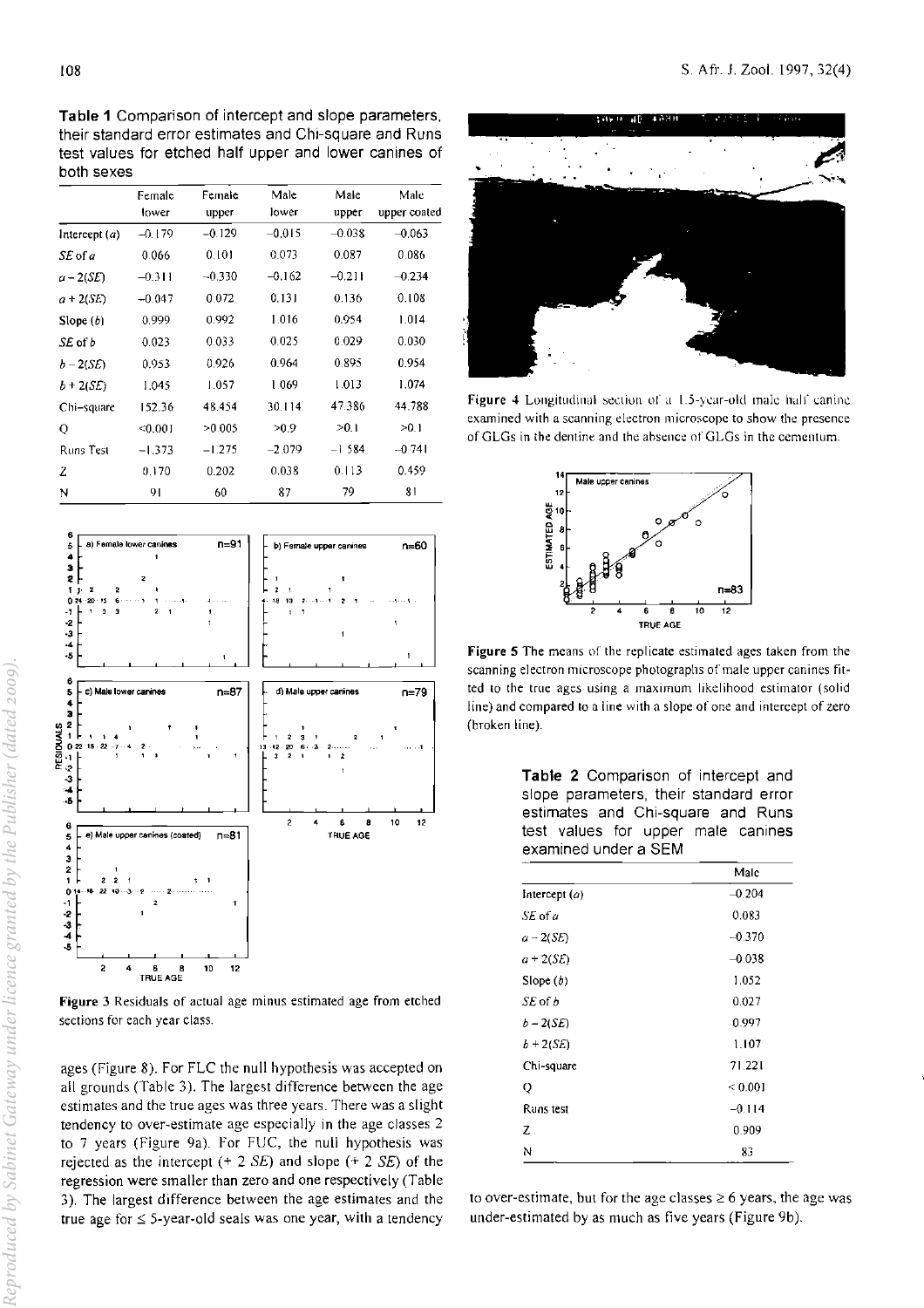

**Figure 6 Residuals** of actual **age minus estimated age from scanning electron microscope photographs of male upper canines for each year class.** 



**Figure 7 Whole upper canine of a 5.5·year-old male to show the presence of external ridges on the root.** 

For MLC, the null hypothesis was rejected as the slope  $(+ 2)$ SE) of the regression was smaller than one and the residuals were serially correlated (Table 3). The residuals also showed a trend with the estimated age being too low (Figure 9c). In the MUC the null hypothesis was rejected as the residuals were serially correlated (Table 3). The accuracy with which true age was estimated for  $\leq$  7-year-old seals was reasonable (within two years), but in the  $\geq 9$  age classes it under-estimated the age by as much as four years (Figure 9d).

# **Discussion**

**Etching of teeth can be used to determine age in the Cape fur**  seal from GLGs in the dentine, as for Weddell seals *Leplony-*



Figure 8 The means of the replicate estimated ages from the external **ridges** of the **canines fitted to the true ages using a maximum likelihood estimator (solid** lin~) **and compared to a line with a slope of one and intercept of zero (broken line).** 

**Table 3** Comparison of intercept and slope parameters, their standard error estimates and Chisquare and Runs test values from examination of the external ridges on the upper and lower canines of both sexes

|                  | Female   | Female   | Male     | Male     |
|------------------|----------|----------|----------|----------|
|                  | lo wer   | upper    | lower    | upper    |
| Intercept $(a)$  | $-0.004$ | $-0.504$ | $-0.027$ | $-0.090$ |
| SE of a          | 0.045    | 0.067    | 0.047    | 0.057    |
| $a - 2(SE)$      | $-0.095$ | $-0.637$ | $-0.068$ | $-0.205$ |
| $a + 2(SE)$      | 0.087    | $-0.370$ | 0.122    | 0.025    |
| Slope (b)        | 1.018    | 0951     | 0.931    | 1.016    |
| SE of b          | 0.020    | 0.017    | 0.023    | 0.019    |
| $b - 2(SE)$      | 0.980    | 0.916    | 0.886    | 0.978    |
| $b+2(SE)$        | 1.056    | 0.985    | 0.976    | 1.055    |
| Chi-square       | 69.250   | 302.56   | 47.989   | 90.032   |
| Q                | >0.9     | >0.1     | >0.999   | $-0.1$   |
| <b>Runs Test</b> | $-1.267$ | $-0.089$ | -5.186   | $-5.186$ |
| z                | 0.205    | >0.001   | >0.001   | >0.001   |
| N                | 178      | 115      | 172      | 161      |

*chotes weddellii* (Stirling 1969), New Zealand fur seals *Arclocephalus jorsleri* (Mattlin 1978) and Ross seals *Ommalophoca rossii* (McCann 1993). With the exception of counting external ridges, etching also has an advantage compared with **other methods, in that the time-consuming preparation of sec**tions is obviated (Perrin & Myrick 1980). However, the distinct disadvantage of etching is that one could not follow the midline of the tooth along the curve, especially in the heavily **curved lower canines. This leads to erroneous readings which can be out by as much as five years. The upper canines are**  normally less curved and give more accurate age estimates, **but the few that are excessively curved lead to incorrect age**  estimates. The coating of the MUC improved the accuracy of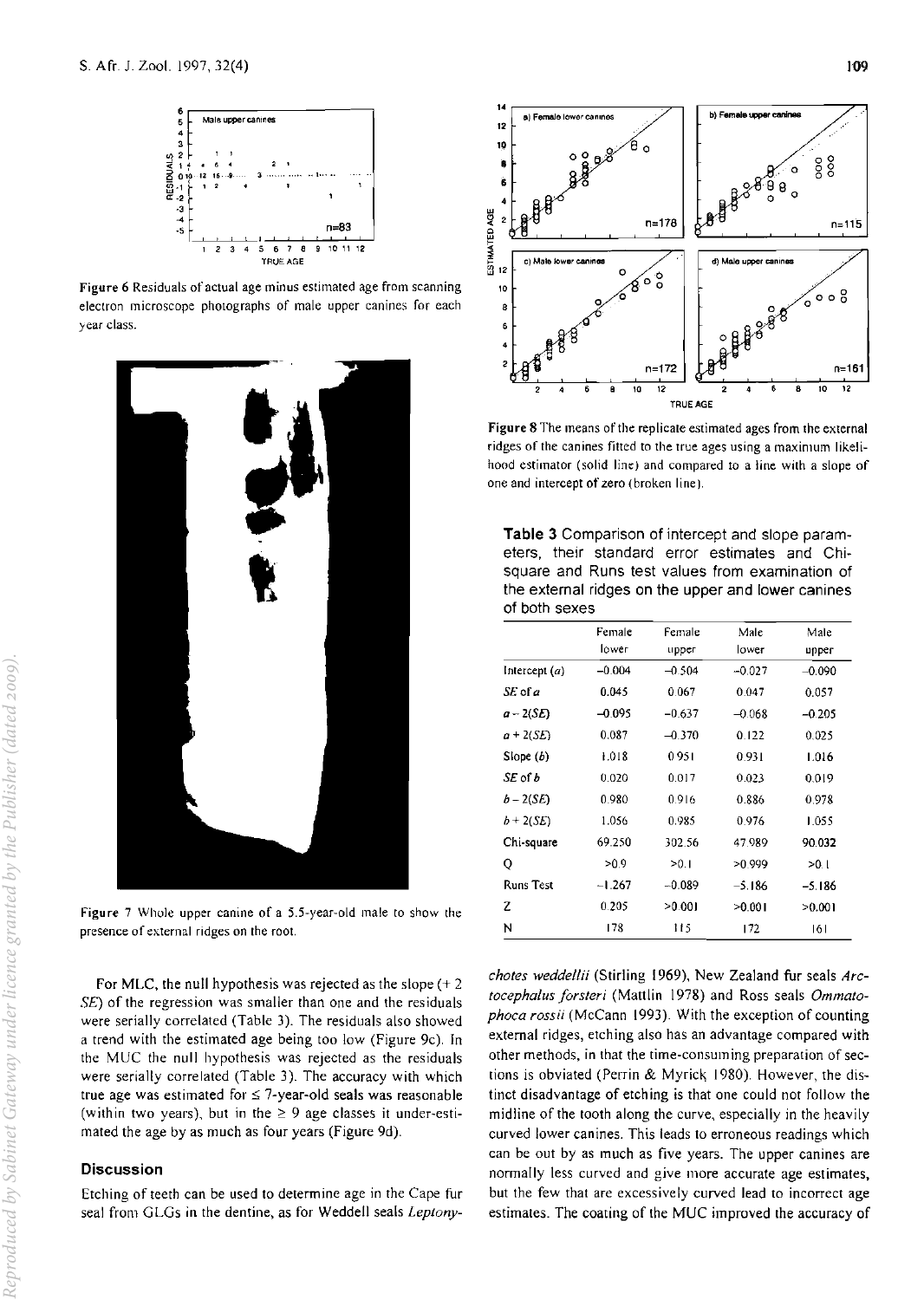

Figure 9 Residuals of actual age minus estimated age from external ridges for each year class.

age determination; a result which is in agreement with Perrin & Myrick (1980), who used gold-palladium coating with good results for the harbour porpoise *Phocoena phocoena*.

On the other hand, the accuracy with which age was estimated from the GLGs in the dentine with SEM was poor and this method could not be used. This was mainly a result of the relief of the finer detail being enhanced to such a degree that it proved difficult to distinguish GLGs from incremental layers, especially in young age classes. This accords with the finding of Goren, Brodie, Spotte, Ray, Kaufman, Gwinnett, Sciubba & Buck (1987), who used three methods to count GLGs in the teeth of known-age beluga whale *Delphinaplerus leuGas,* and judged SEM to be the least useful technique. SEM is also too expensive and time consuming to be used routinely. However, SEM produces excellent resolution of fine details of the GLGs (Hohn 1980; Pierce & Kajimura 1980; this study).

According to Payne (1978) external ridges originate from, and correspond to, the number of GLGs in the dentine, and can be used to verify the number of internal GLGs (Fiscus, Baines & Wilke 1964; Boyd & Roberts 1993). However, although the external ridges were prominent on the upper and lower canines, they were more pronounced in males than in females. In some canines the external ridges were barely discernible, a pattern similar to that observed in the northern fur seal *Callorhinus ursinus* (Scheffer 1950). This is in agreement with Laws's (1962) statement that the clarity of the ridges varied and that they were less pronounced in females.

The external ridges can be used to estimate age in the Cape fur seal with reasonable accuracy up to about 10 years of age for both sexes. The tendency of the ridges to be laid down closer together with increasing age, and the increasing deposition of cementum which obscured the ridges, made it progressively more difficult to estimate age in older animals. This accords with Anas (1970), who determined age reliably in female northern fur seals only up to seven years, and Payne (1978; 1979) who estimated age up to seven years in male, and six years in female Antarctic fur seals. Furthermore, the accuracy with which the age was estimated was better with sectioned teeth than external ridges in the Cape fur seal (Oosthuizen 1997; Oosthuizen, *et al.*, in press). This is in contrast to northern fur seal females  $\leq 7$  years old, where age was more accurately estimated from whole teeth than from sections (Anas 1970).

Compared to the age estimation procedures examined in the present study, estimates obtained by counting GLGs in the dentine of ground thin canine sections gave the best results (Oosthuizen 1997). Furthermore, in contrast to the perception that histological procedures produce the most consistent results (Stoneberg & Jonkel 1966; Roberts 1978; Boyde 1980; Fancy 1980), Oosthuizen, *el al.* (in press) found that histologically prepared thin, stained, decalcified sections should not be used in the Cape fur seal as they gave poor results. However, all methods based upon incremental lines in dentine are hampered by the fact that the deposit of dentine into the pulp cavity gradually fills it until it closes the cavity at about 13 years of age. The further formation of dentine GLGs is prevented and it becomes impossible to determine age (McCann 1993; Oosthuizen 1997). In such cases cementum GLGs in ground thin sections of postcanines can be used, but the same accuracy will not be obtained (Oosthuizen 1997).

## Conclusions

The recommended age determination method to use in both female and male Cape fur seals, is to count dentine GLGs in upper canine ground sections for age classes where the pulp cavity is still open, and cementum GLGs in postcanine ground sections for older animals (Oosthuizen 1997). The second best method is the etching of half teeth, and external ridges should be used only in cases where rapid. preliminary estimates of age are required. SEM and thin stained, decalcified sections should be avoided as techniques to determine age in the Cape fur seal (Oosthuizen, *el al.,* in press: this study).

#### Acknowledgments

This study would not have been possible without the knownage animals collected during the 1970s to 1990s and I thank everybody involved in this collection. Thanks go to Dane Gemeke for his support with the scanning electron microscopy. I would like to thank Drs Jeremy David and Denzil Miller for comments on an earlier draft of the paper.

## References

- ANAS, R.E. 1970. Accuracy in assigning ages to fur seals. *J. Wildl. Manage.* 34: 844-852.
- BOWEN, W.D., SERGEANT. D.E & ØRITSLAND, T. 1983. Validation of age estimation in the harp seal, *Phoca groenlandica.*  using dentinal annuli. *Can. J. Fish. Aqua!. Sci.* 40: 1430-1441.
- BOYD. LL. & ROBERTS. J.P. 1993. Tooth growth in male Antarctic fur seals *(Arctocephalus gazella)* from South Georgia: an indicator of long-term growth history. J. *Zoot .. Lond. 229:*  177-190
- BOYDE, A. 1980. Histological studies of dental tissues of odontocetes. In: Age determination of toothed whales and sirenians. Report of the International Whaling Commission. (eds) W.F. Perrin & A.C. Myrick, Jr., Special Issue 3: 65-87.
- CASSELMAN, J.M. 1983. Age and growth assessment of fish from their calcified tissue - techniques and tools. *NOAA Tech. Rep.*